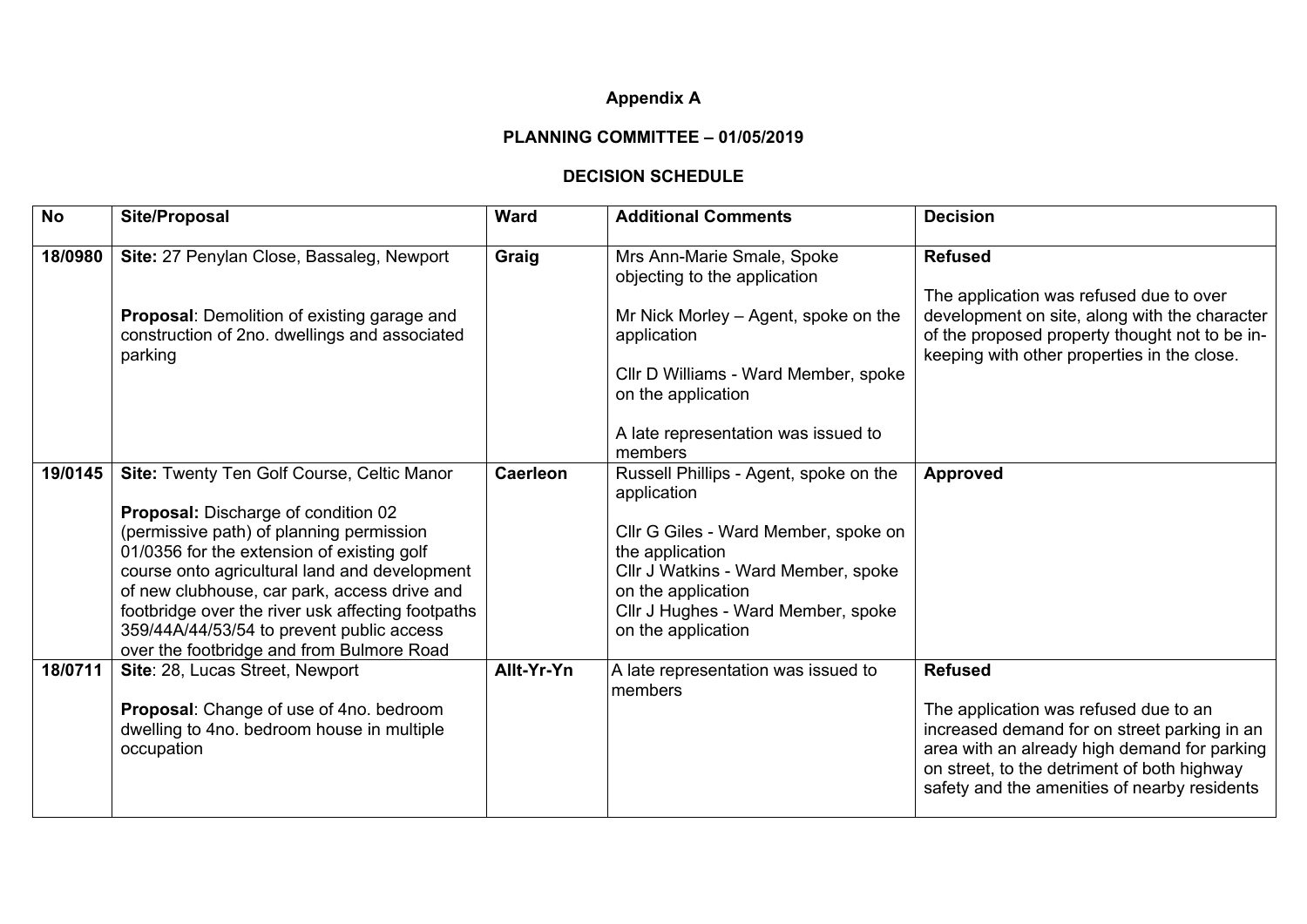| <b>No</b> | <b>Site/Proposal</b>                                                                                                                                                                                                                                                                                                            | <b>Ward</b>       | <b>Additional Comments</b>                                                                                                                                                                                                                                   | <b>Decision</b>                                           |
|-----------|---------------------------------------------------------------------------------------------------------------------------------------------------------------------------------------------------------------------------------------------------------------------------------------------------------------------------------|-------------------|--------------------------------------------------------------------------------------------------------------------------------------------------------------------------------------------------------------------------------------------------------------|-----------------------------------------------------------|
| 18/1123   | Site: Caerleon Comprehensive School<br>Proposal: Erection of weld mesh fence up to<br>2.4m high                                                                                                                                                                                                                                 | <b>Caerleon</b>   | Cllr Miqdad Al-Nuaimi notified the<br>Chairman of Planning Committee that<br>he had a declaration of Interest due to<br>being on the board of Norse.<br>Cllr Al-Nuaimi left the chamber.<br>A late representation was issued to<br>members                   | <b>Granted with conditions</b>                            |
| 18/1211   | Site: 1 Mountbatten Close<br><b>Proposal:</b> Demolition of apartment building<br>and construction of 12no.flats and 12no.<br>houses with associated external amenities and<br>parking                                                                                                                                          | Ringland          | A late representation was issued to<br>members                                                                                                                                                                                                               | <b>Granted with conditions subject to</b><br>section 106. |
| 18/1182   | Site: St Woolos School, Stow Hill, Newport<br><b>Proposal:</b> New gate to the front of the school                                                                                                                                                                                                                              | <b>Stow Hill</b>  | Cllr Migdad Al-Nuaimi notified the<br>Chairman of Planning Committee that<br>he had a declaration of Interest due to<br>being on the board of Governors for<br>St Woolas School.<br>Cllr Al-Nuaimi left the chamber.<br>Cllr D Fouweather left chamber 13:08 | <b>Granted with conditions</b>                            |
| 19/0138   | Site: 12, St Johns Crescent, Rogerstone,<br>Newport<br>Proposal: Demolition of existing conservatory<br>and the construction of a new single storey<br>extension, new porch, alterations to openings<br>on various elevations and alterations to<br>outdoor spaces including patio, landscaping<br>and siting of play equipment | <b>Rogerstone</b> |                                                                                                                                                                                                                                                              | <b>Granted with conditions</b>                            |